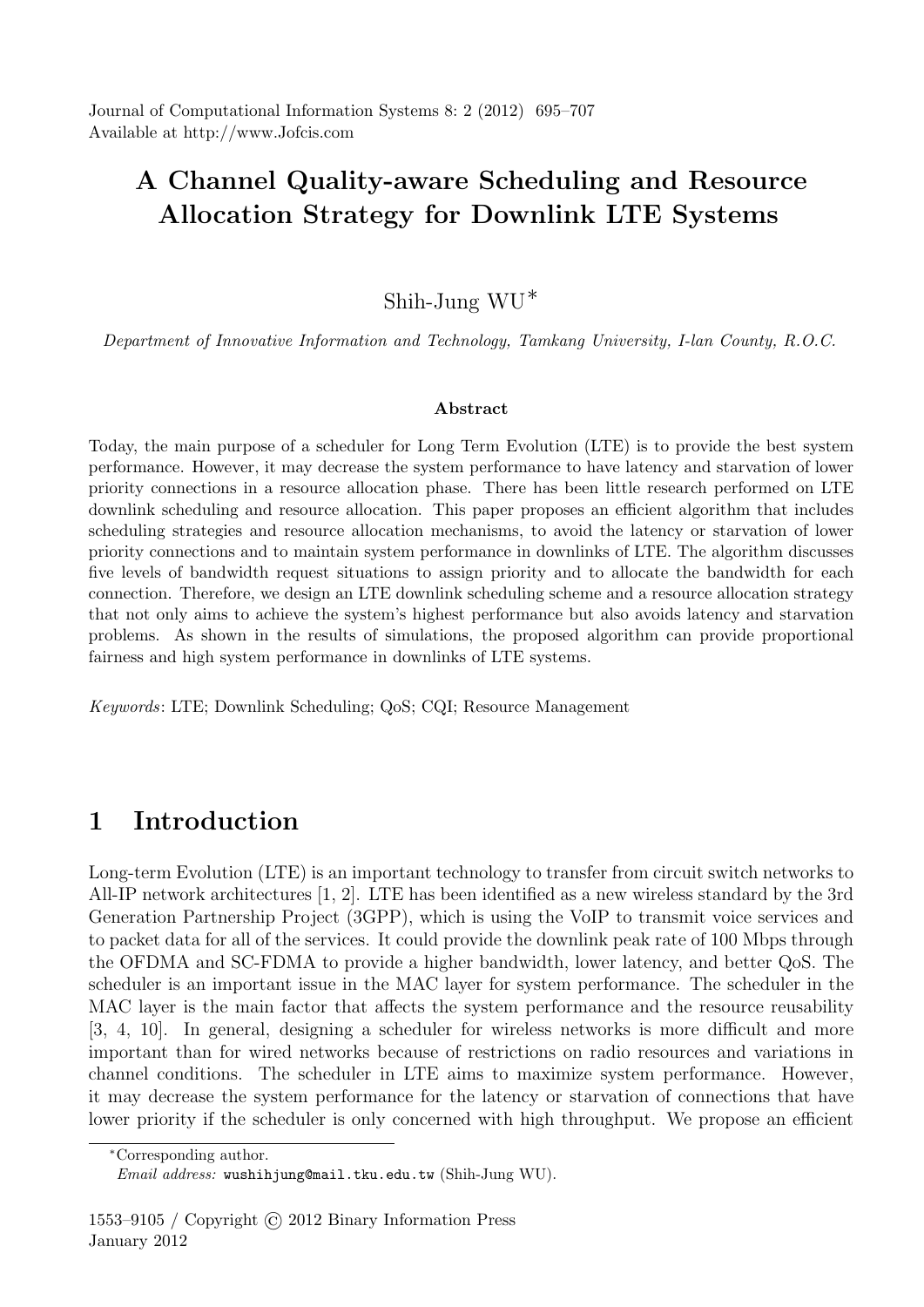scheduling strategy and resource allocation mechanism to maintain high system performance and to preserve the proportional fairness of the resource allocation.

The proposed algorithm is called a proportional fairness packet scheduling algorithm (PFPS). PFPS restrictively adjusts the priority of the users according to the Channel Quality Indicator (CQI) and allocates the bandwidth according to the variations in the user requests. There are two phases in this algorithm: priority assignment and resource allocation. In the priority assignment phase, the service connections are categorized as real-time (RT) service connections and non-realtime (NRT) service connections. Each category has its own queue to put into the service requests, separately. Otherwise, the emergent queue is used to handle the connections with lower priority that are suffering from latency or starvation. The applicable resource will be allocated according to the upper and lower bound of the current request's bandwidth in the resource allocation phase.

This paper is organized as follows. Related work is shown in Section 2. The proposed algorithm (PFPS) is described in Section 3. The simulation results are presented and discussed in Section 4. Finally, the conclusions are given and future work is described in Section 5.

### 2 Related Work

Signal processing is divided into voice and data in LTE. The data are transferred and processed on an All-IP network architecture based on a packet switching mechanism. The eNodeB has replaced the Radio Network Controller (RNC) in the WCDMA system [5]. The major wireless transmission technology of LTE is OFDMA. Moreover, the basic architecture of the signal uses OFDM. Multiple Input and Multiple Output (MIMO) [14] could be utilized to improve the transmission performance in LTE. However, in this paper, we do not mention the MIMO issues. OFDMA inherits the advantages of OFDM and improves the multiplex processing control to increase the average transmission rate. OFDMA efficiently arranges the frequency band by using both Time Division Duplexing (TDD) and Frequency Division Duplexing (FDD). FDD utilizes a symmetrical frequency to access the downlink and uplink data transmission. On the other hand, TDD separates the transmitting and receiving channel by time vision. The transmitting and receiving channel use the same frequency in different time slots as the subscriber.

The Channel Quality Indicator (CQI) is the measurement of the channel quality in a wireless network. A higher CQI value usually indicates that the channel has a better channel quality. The CQI of channels can be calculated by the signal-to-noise ratio (SNR), the bit error rate (BER), the signal to interference plus noise ratio (SINR), and the packet loss rate (PLR) [6]. With a 5-bit CQI value (from 0 to 30), a higher CQI with a better channel quality corresponds to a given transport-block size, a modulation scheme, and the number of channelization codes [7].

The main purpose of LTE scheduling aims to provide better resource utilization and channel quality for mobile devices by using a variation in channels. LTE could utilize a variety of channels in the frequency domain and time domain due to the OFDMA architecture. The channel signal would be modulated according to the CQI value of each connection between the mobile device and eNodeB. CQI also selects the appropriate antenna module except for calculating the immediate channel quality in the frequency domain. The MAC layer of LTE is responsible for selecting the size of the block, the modulation [12, 13], and the antenna assignment. The decision of scheduling is based on the TDD mode and then on transferring to the PHY layer. Figure 1 introduces the downlink scheduler in the LTE system.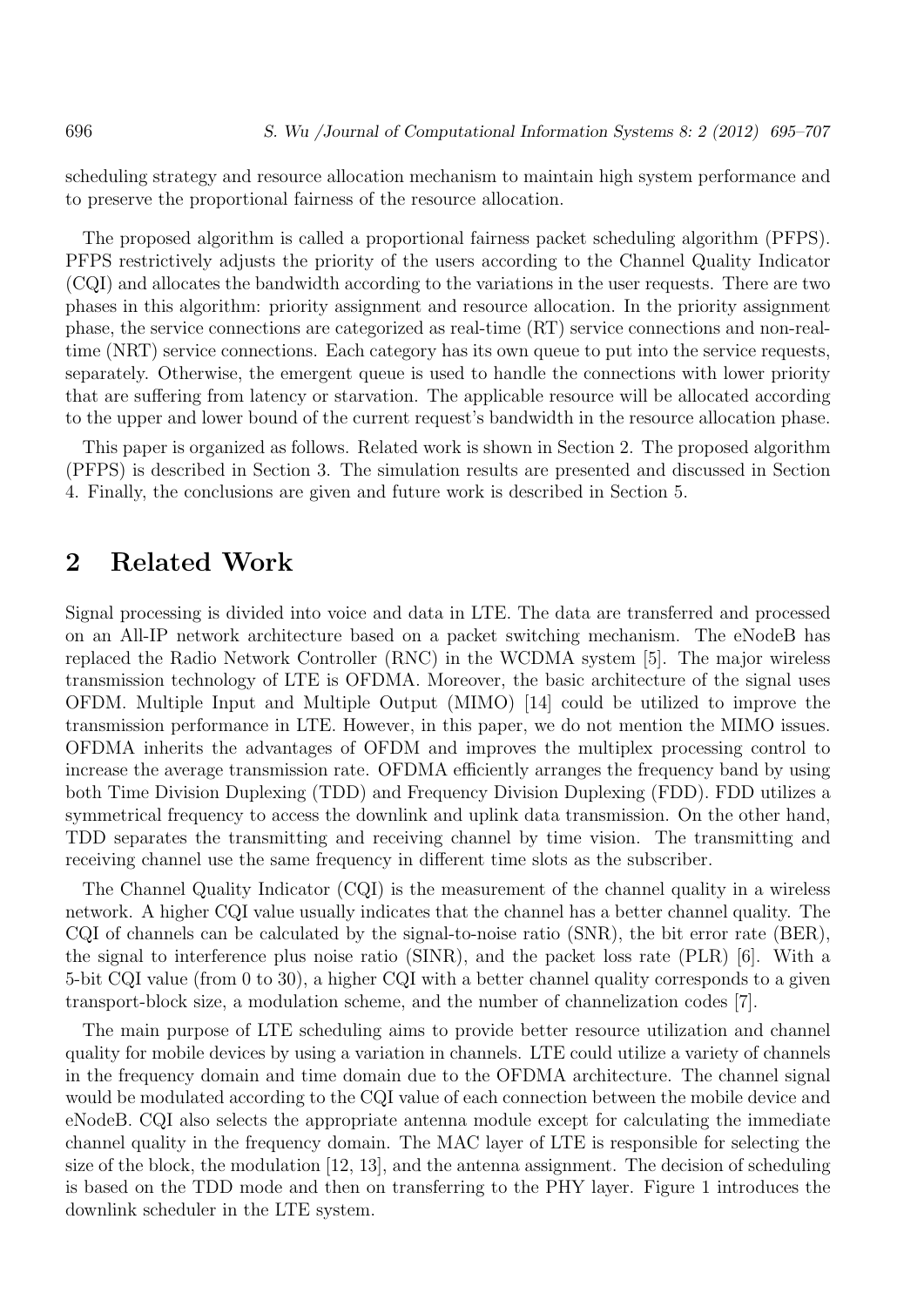

#### Downlink

Fig. 1: Downlink scheduler in LTE

We introduce three types of famous scheduling algorithms: maximum rate (Max-rate) [7], round robin (RR)[8], and proportional fair (PF)[9, 11].

Maximum rate (Max-rate): The priority of each user is assigned according to the CQI value to match the objective of the LTE scheduler in Max-rate [7]. The higher CQI would be assigned with a higher priority. Unfortunately, low priority connections will suffer starvation when the total bandwidth cannot satisfy the total requests.

Round robin (RR): Round robin allocates the equivalent time interval to each user [8]. It can maintain fairness for all of the connections and can prevent starvation, but, in doing so, violates the main objective of attaining high system performance for the LTE.

Proportional fair (PF): The PF algorithm is defined with equations (1) and (2) in [9]. This algorithm allocates the resource blocks to users according to a comparison between the theoretical assignment and the actual assignment.

$$
P_i(t) = \frac{r_i(t)}{\overline{R}_i(t)}\tag{1}
$$

$$
P_i(t) = \frac{r_i(t)}{\overline{R}_i(t)^{\beta_i(t)}}\tag{2}
$$

Where  $P_i(t)$  is the priority for user i at slot t,  $r_i(t)$  represents the request data rate, and  $\overline{R}_i(t)$ is the average data rate of user i at time slot t.  $\beta_i(t)$  indicates the channel with a different data rate. In this paper, we consider every service connection i (not a user), and we calculate the priority according to the ratio of bandwidth request to allocated bandwidth resource in the last frame for its service type. We set up the bandwidth request for RT and NRT service. Less of the bandwidth resource is allocated in the current frame for a service connection  $i$  that has a higher priority for being served in the next frame. We utilize this PF method and compare it with our PFPS in simulation.

# 3 The Downlink Scheduling Scheme

The main objective of this paper aims to design a scheduling algorithm that is adopted by the LTE standard. Each user is allocated the requested resource according to the predefined QoS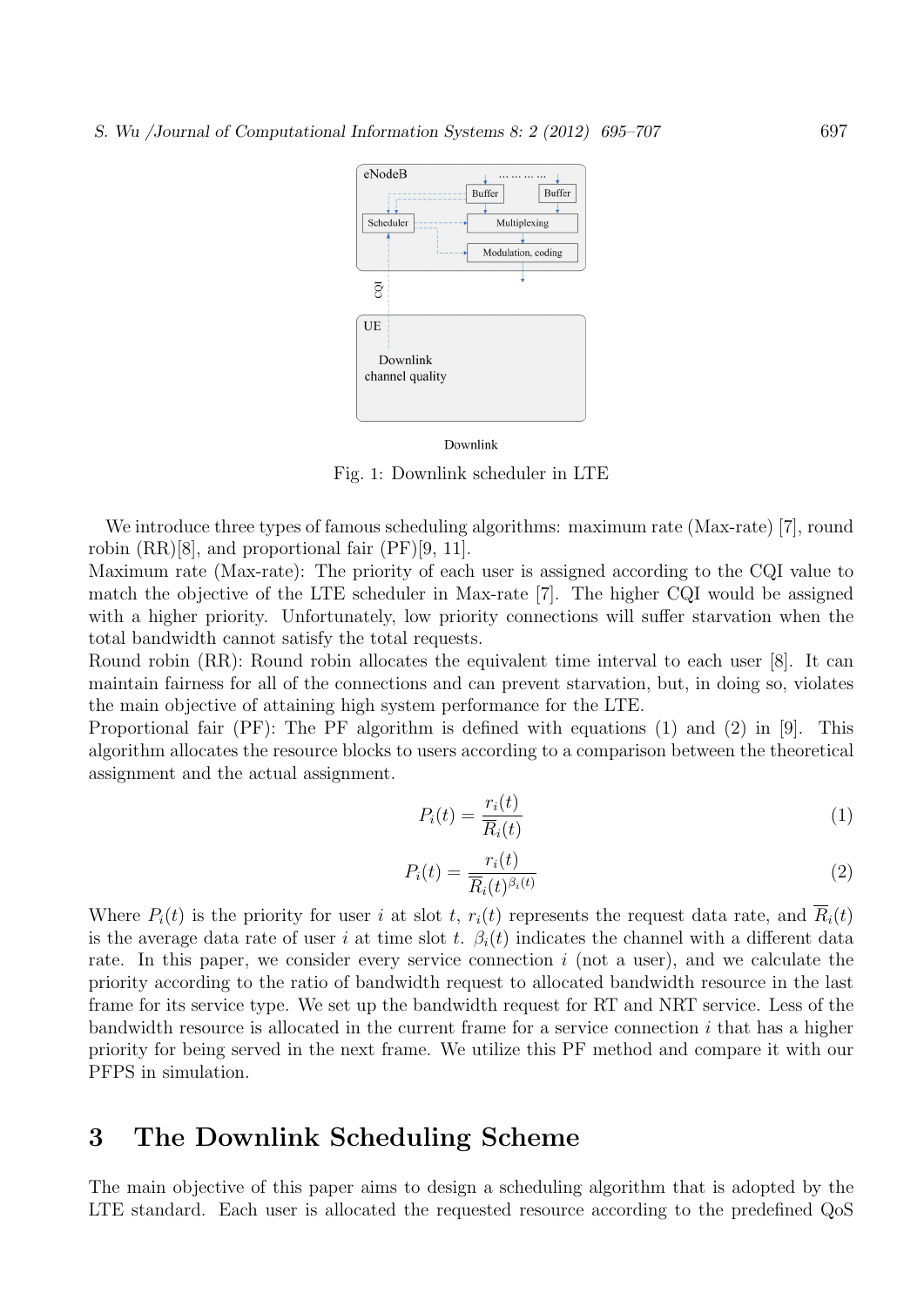parameters. This paper proposes the proportional fairness packet scheduling strategy for downlink LTE (PFPS). PFPS is divided into two parts: priority assignment and resource allocation. The proposed PFPS is the scheduling algorithm that is designed with the TDD mode and a centralized architecture. As shown in Figure 2, PFPS is a frame-based scheduling algorithm. Each frame is organized by 10 subframes [7]. PFPS accesses the scheduling procedure before the end of each frame and finishes the scheduling task before the next frame begins.



Fig. 2: Frame structure

### 3.1 Proportional fairness packet scheduling architecture

The PFPS is the priority-based scheduling algorithm that indicates the transmission ranking by the assigned priority to each connection. PFPS improves the situation of losing guaranteed QoS by dynamically adjusting the priority of the user demands. The service types are categorized into two types: real-time service connections (RT) and non-real-time service connections (NRT). The RT service connections will be served first. Additionally, every user (user equipment) can have many service connections. As shown in figure 3, the priority assignment could be divided into two parts: CQI ranking and fairness control. CQI ranking is decided by the CQI value of each connection to guarantee the whole system performance by satisfying the requests of all of the users. Fairness control promotes the priority level of the lower priority connections to avoid any service interrupts. The bandwidth requirement allocation distributes resources according to the total bandwidth and the demanded upper bound and lower bound bandwidth. We need a setup minimum bandwidth request  $b_{min-RT}$ ,  $b_{min-NRT}$  to evaluate the starvation and latency and maximum bandwidth request  $b_{max-RT}$ , and  $b_{max-NRT}$  for any service connection. The minimum and maximum bandwidth request for any service connection also helps us to estimate the upper bound and the lower bound for the total bandwidth request.



Fig. 3: PFPS architecture Fig. 4: Priority assignment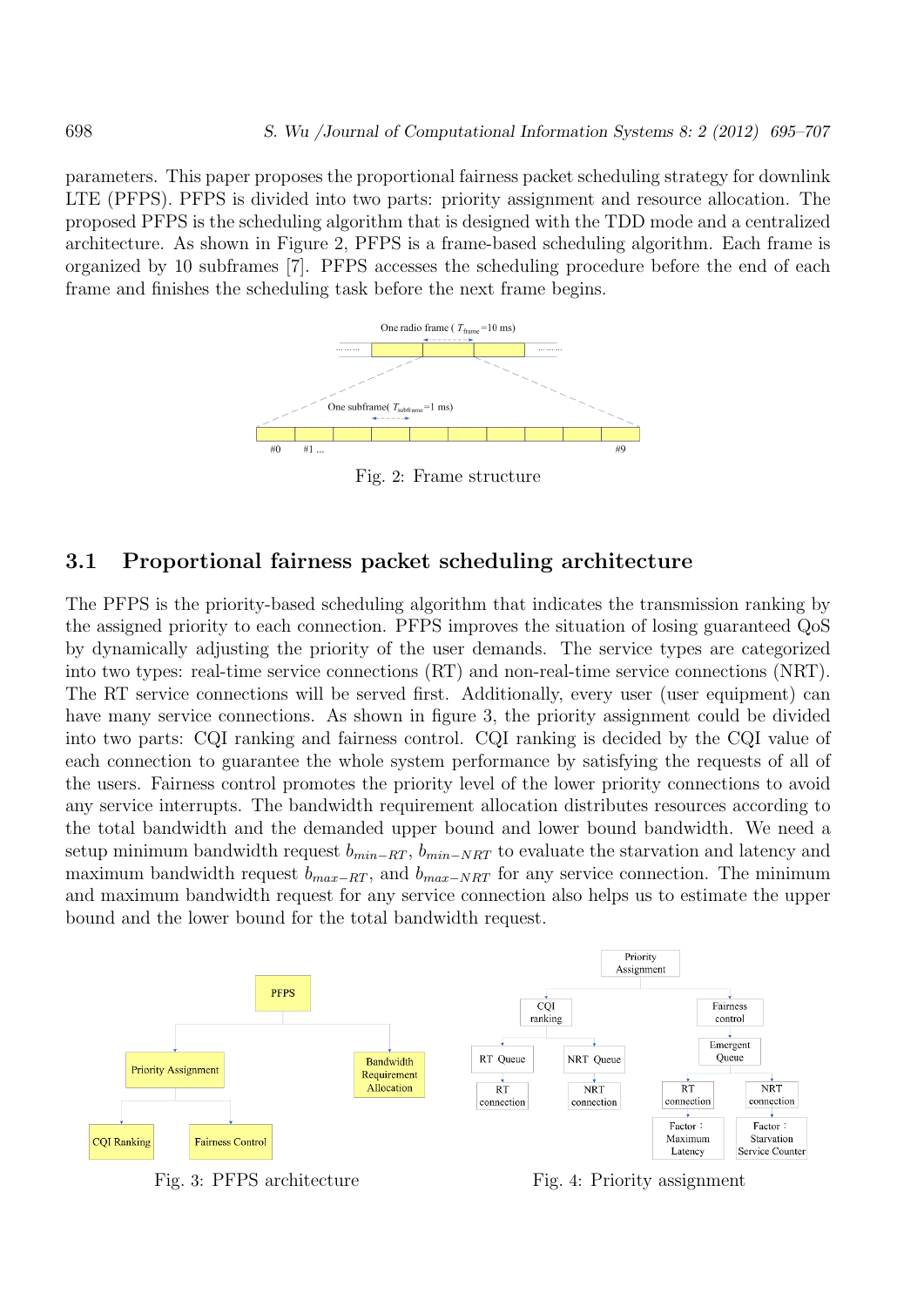### 3.2 Scheduling

Figure 4 is the priority assignment architecture. The emergent queue is involved in satisfying the QoS and in preventing service interruption of lower service priority in fairness control. The maximum latency and starvation service counters are used to handle the priority promotion of RT services and NRT services separately.

Because RT services emphasize the latency problem, the priority assignment of RT services focuses on the degree of latency when fitting in the requests of QoS. The packet will be put into the emergent queue when it satisfies equation (3). Equation (3) shows that the tolerable waiting time is shorter than the length of one frame. The packet will be put into the emergent queue because the packet needs to be delivered in the next frame to satisfy the QoS.

$$
\zeta_i - (T_c - T_i^a(j)) \le T_{frame} \qquad \forall i = 1 \cdots N_{RT}, \forall i \in \Omega_{RT}
$$
\n
$$
(3)
$$

 $\zeta_i$  represents the maximum latency of connection *i*.  $T_c$  indicates the system current time.  $T_i^a(j)$ is the arrival time of the j<sup>th</sup> packet in connection i.  $T_{frame}$  is the length of one frame.  $N_{RT}$  is the number of RT services in a downlink.  $\Omega_{RT}$  shows the set of RT services in a downlink. In other words, if the serving time of the RT service exceeds one frame duration, it will cause latency.

The starvation service counter is used to detect the occurrences of starvation in the NRT services. The counter will be incremented by one when the transmission rate is 0 in the last frame. The starvation of the connection is defined as the value of the counter exceeding the threshold  $\eta$ . The connection will be put into the emergent queue to avoid starvation. Equation (4) indicates that the connection i of the  $m_{th}$  frame has not been served or the allocated bandwidth resource is less than the minimum bandwidth request for NRT in the  $(m-1)$ -th frame if equation  $(4)$  is satisfied. At the same time, the starvation service counter of connection i will increase by 1. Otherwise, the connection  $i$  will be put into an emergent queue if it satisfies equation  $(5)$ , in which case the service interrupt of connection i exceeds the tolerable quantity. The term  $b_i^a(m-1)$  represents the allocated bandwidth resource of connection i in frame  $m-1$ , and  $\phi_i(m)$ is the starvation service counter value of connection  $i$  in frame  $m$ . The set of NRT services in downlink is shown as  $\Omega_{NRT}$ , and  $N_{RT}$  indicates the number of NRT services in downlink.

$$
b_i^a(m-1) \le b_{min-NRT} \qquad \forall i \cdots N_{NRT}, \forall i \in \Omega_{NRT}
$$
\n
$$
(4)
$$

$$
\phi_i(m) \ge \eta \qquad \forall i \cdots N_{NRT}, \forall i \in \Omega_{NRT} \tag{5}
$$

There are three queues that are used in this paper; these queues are the RT Queue (RT<sub>-Q</sub>), the NRT Queue (NRT<sub>-Q</sub>), and the Emergent Queue (E<sub>-Q</sub>). The RT<sub>-Q</sub> and the NRT<sub>-Q</sub> are used separately to hold the ranked packets of RT and NRT service connections. E Q is used to hold the packets that have exceeded the maximum latency or the starvation service counter. The packets are ranked by the CQI value, which is divided into 31 levels. A higher CQI value indicates a higher priority. In RT services, we first check whether or not the RT services exceed the maximum latency. If the RT services do not exceed the maximum latency, the RT services are put into the RT Q according to the priority value, which is assigned based on the CQI value. Otherwise, the RT services will be put into the E Q. Figure 5 represents the flowchart of the RT services determination.

In NRT services, we first check whether or not the NRT services exceed the starvation service counter threshold  $\eta$ . If the RT services do not exceed the threshold  $\eta$ , then the NRT services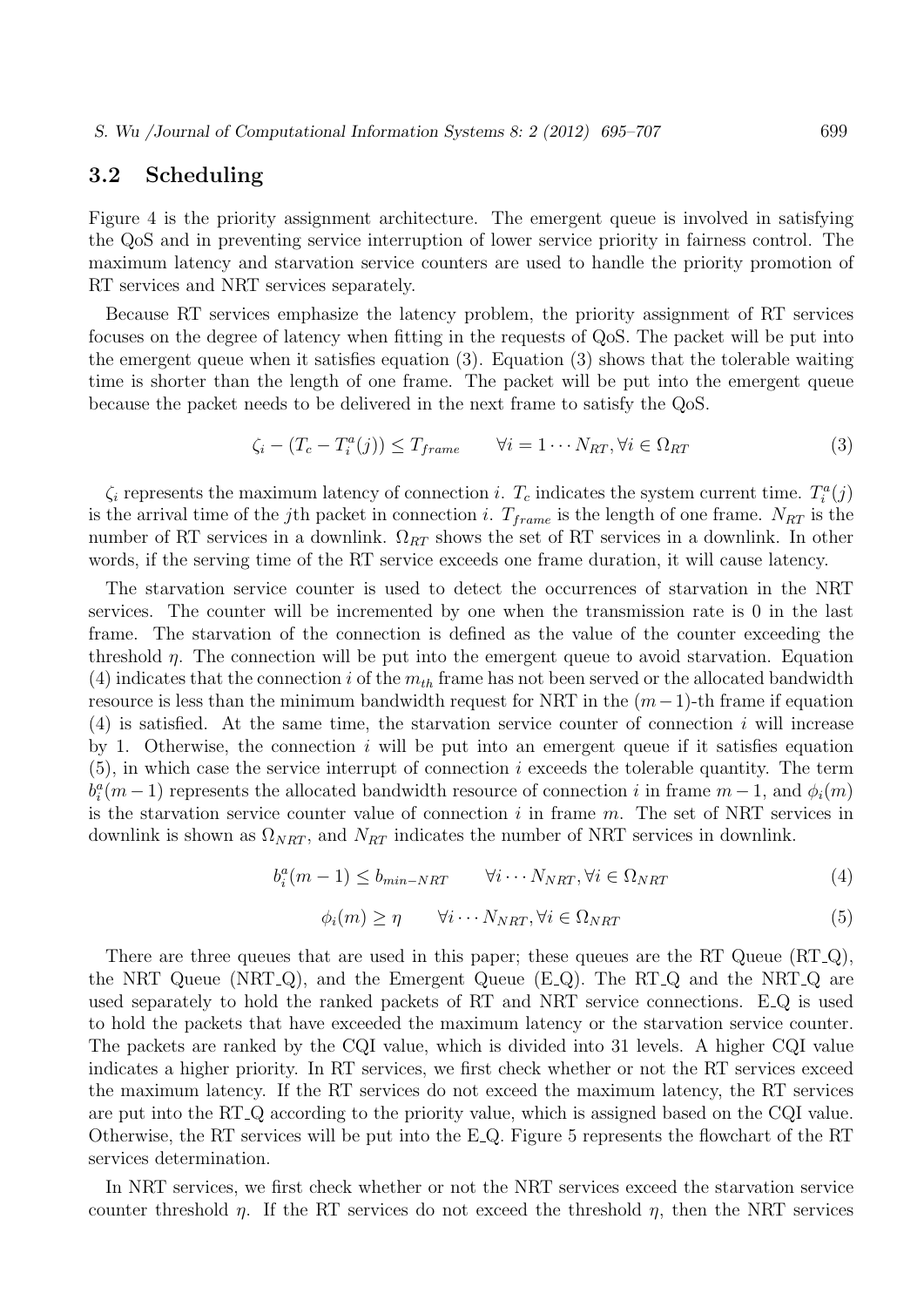

Fig. 5: RT service determination flowchart Fig. 6: NRT service determination flowchart

are put into the NRT Q according to the priority value that is assigned based on the CQI value. Otherwise, the NRT services will be put into the E Q. Figure 6 represents the flowchart of NRT services determination.

The emergent queue is used to hold the packets that exceed the maximum latency or the starvation service counter threshold. The RT services have a higher priority than the NRT services in E<sub>-Q</sub>. The RT services and the NRT services are ranked according to their own priority separately, as shown in figure 7.



Fig. 7: Emergent queue

### 3.3 Resource allocation

The resource allocation is processed according to the results of section III-B. There are five cases in resource allocation: Case I — the total bandwidth  $(B)$  is less than the total minimum request bandwidth of the RT services (RT\_min); Case  $II$  — the total bandwidth  $(B)$  is equal or more than the total minimum request bandwidth of the RT services  $(RT_{\text{...}})$ ; Case III — the total bandwidth (B) is equal to or more than the total minimum request bandwidth of the RT services  $(RT_{\text{min}})$  and the NRT services (NRT min); Case IV — the total bandwidth (B) is equal to or more than the total maximum request bandwidth of the RT services (RT max) and the total minimum request bandwidth of the NRT services (NRT  $_{\rm min}$ ); and Case V — the total bandwidth (B) is equal to or more than the total maximum request bandwidth of the RT services (RT max) and NRT services (NRT max). Figure 8 shows the architecture of the resource allocation.

In Case I,  $B < RT$  min. First, we check whether or not the E Q is empty. If the E Q is empty, then we allocate the minimum request bandwidth to each service connection in the E Q. Next, we allocate the remaining bandwidth according to the priorities until the remaining bandwidth is empty with respect to the RT services in the RT Q with the maximum request bandwidth. Otherwise, if the E Q is empty, we allocate the maximum request bandwidth according to the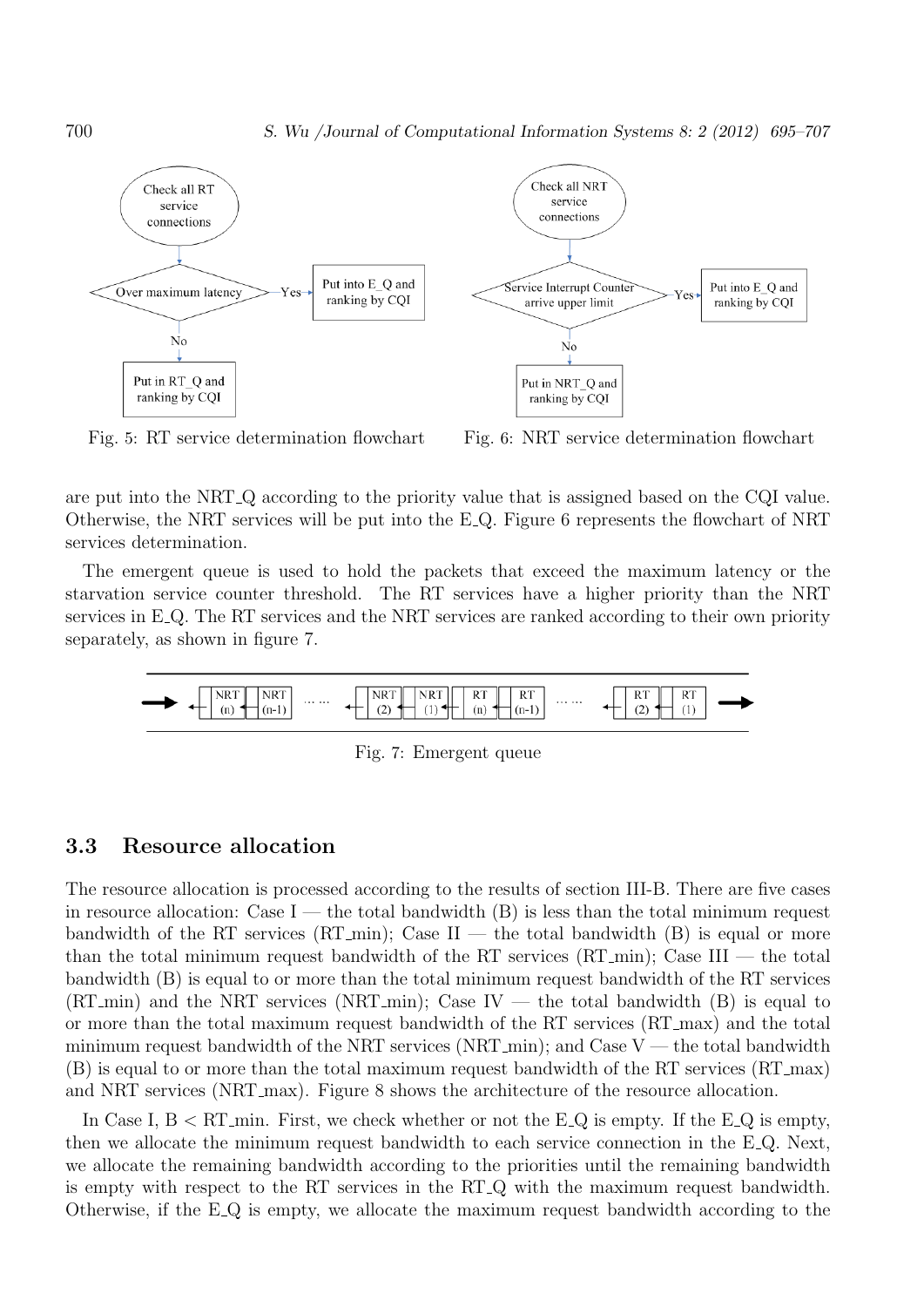

Fig. 8: Resource allocation Fig. 9: Flowchart of Case I

priorities until the remaining bandwidth is empty to the RT services in the RT Q. These actions are shown in figure 9.

In Case II,  $B \geq R T_{\text{min}}$ . First, we check whether or not the E Q is empty. If the E Q is not empty, then we allocate the minimum request bandwidth of each connection in E.Q. Next, we allocate the minimum request bandwidth to RT services in RT<sub>-Q</sub> if the remaining bandwidth is more than the total minimum request for bandwidth of RT services in RT Q and allocate the maximum request bandwidth to NRT services in NRT Q. The next step is to allocate the remaining bandwidth to RT services until there is a match to the maximum request bandwidth according to the priority. Otherwise, if the E Q is empty, we do not care about the E Q, and we execute the above-mentioned steps directly. These actions are shown in figure 10.

In Case III,  $B \geq R T_{\text{min}} + N R T_{\text{min}}$ . Check whether or not the E\_Q is empty. If the E\_Q is not empty, then we allocate the minimum requested bandwidth of each connection in  $E_{\text{Q}}$ , we allocate the minimum requested bandwidth of RT services in RT Q, we allocate the minimum requested bandwidth to NRT services in NRT Q, and we allocate the remaining bandwidth to RT services until there is a match to the maximum requested bandwidth according to the priorities when the remaining bandwidth is empty. Otherwise, if the E<sub>Q</sub> is empty, then we allocate the minimum requested bandwidth to RT services in RT Q, we allocate the minimum requested bandwidth to NRT services in NRT Q, and we allocate the remaining bandwidth to RT services until we match the maximum requested bandwidth according to the priority until the remaining bandwidth is empty. The flowchart is shown in figure 11. In this case, system will never make the latency on RT services or starvation on NRT services because the available bandwidth is more than the request.

In Case IV,  $B \geq RT_{\text{max}} + NRT_{\text{min}}$ . First, we allocate the maximum requested bandwidth to RT services according to its priority in RT Q. Then, we allocate the minimum requested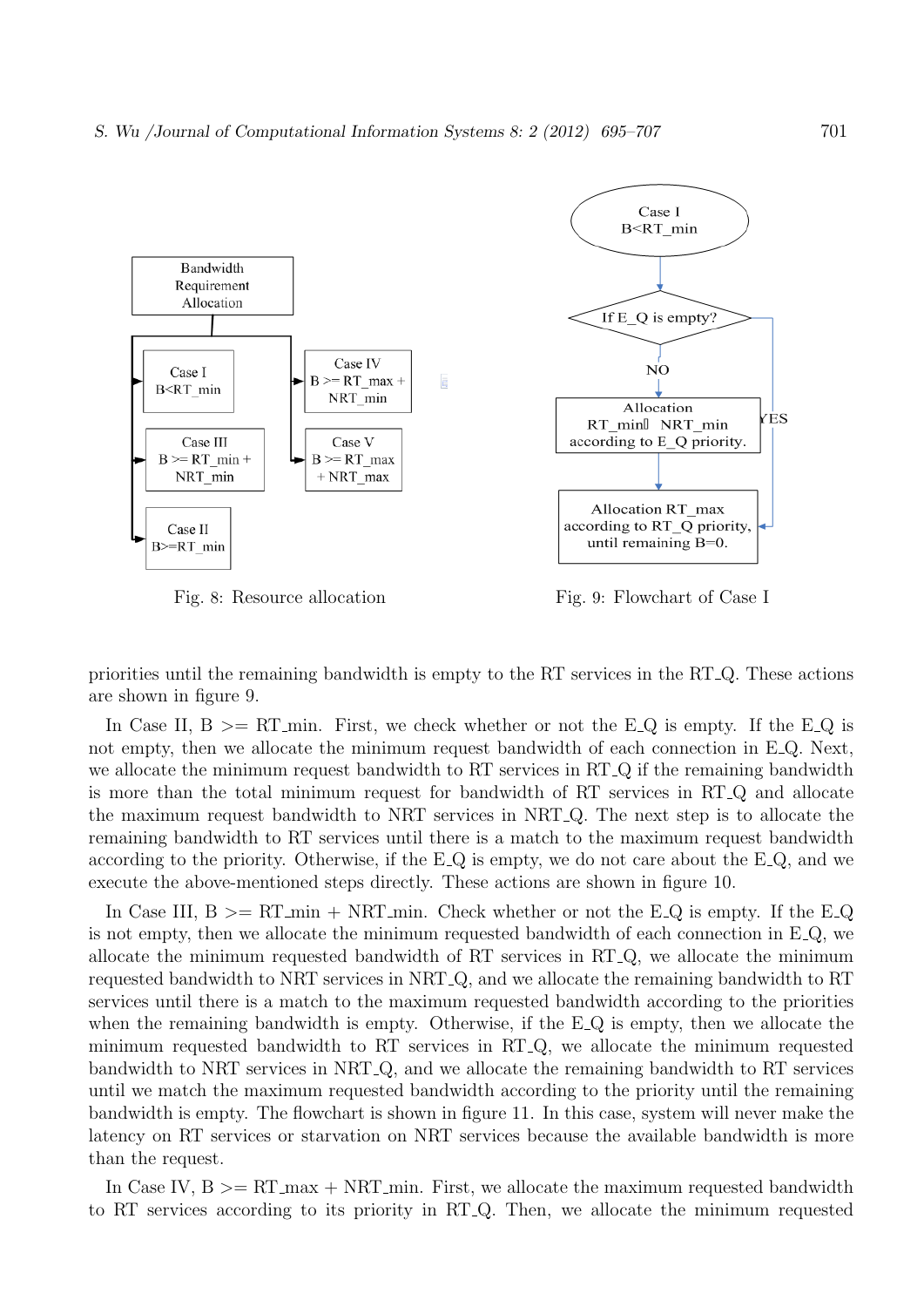

Fig. 10: Flowchart of Case II Fig. 11: Flowchart of Case III



Fig. 12: Flowchart of Case IV Fig. 13: Flowchart of Case V

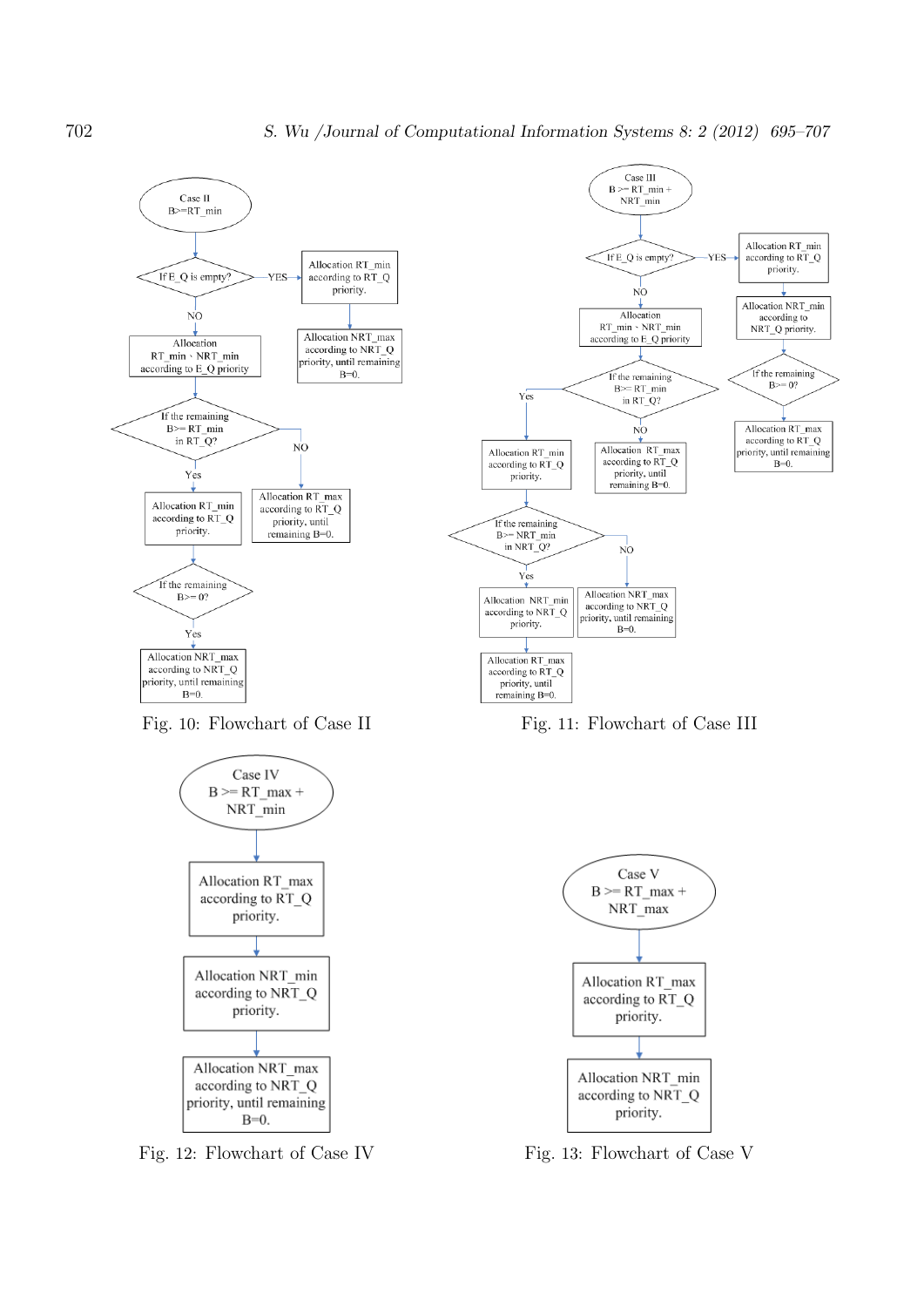bandwidth to NRT services according to the priority in NRT Q. Finally, we allocate the remaining bandwidth to NRT services until we match the maximum requested bandwidth according to the priority until the remaining bandwidth is empty. These actions are shown in figure 12.

In Case V,  $B \geq RT_{\text{max}} + NRT_{\text{max}}$ . We allocate the maximum requested bandwidth to RT services according to the priority in RT<sub>-Q</sub>. Then, we allocate the maximum requested bandwidth to NRT service connections according to its priority in NRT Q. A flowchart is shown in figure 13.

# 4 Simulation Results and Analysis

A simulation was used to compare the three existing methods from the literature: max-rate, round robin (RR), and proportional fairness (PF). The assumptions and the parameters are described as follows:

- (1) Description of simulation assumptions:
	- TDD-based network architecture
	- Scheduling decision is operated in the BS side.
	- Assume that all of the connections are created after the call admission control (CAC).
	- The number of connections is fixed.
	- Every user (mobile station) maybe has many service connections.
- (2) Simulation model is shown in figure 14.
- (3) Simulation parameter descriptions are given in Table 1:

The simulations are discussed on the latency and starvation for five different bandwidth requests. We observed the changes in bandwidth allocation.





Fig. 14: Simulation model Fig. 15: For the RT service connections in simulation time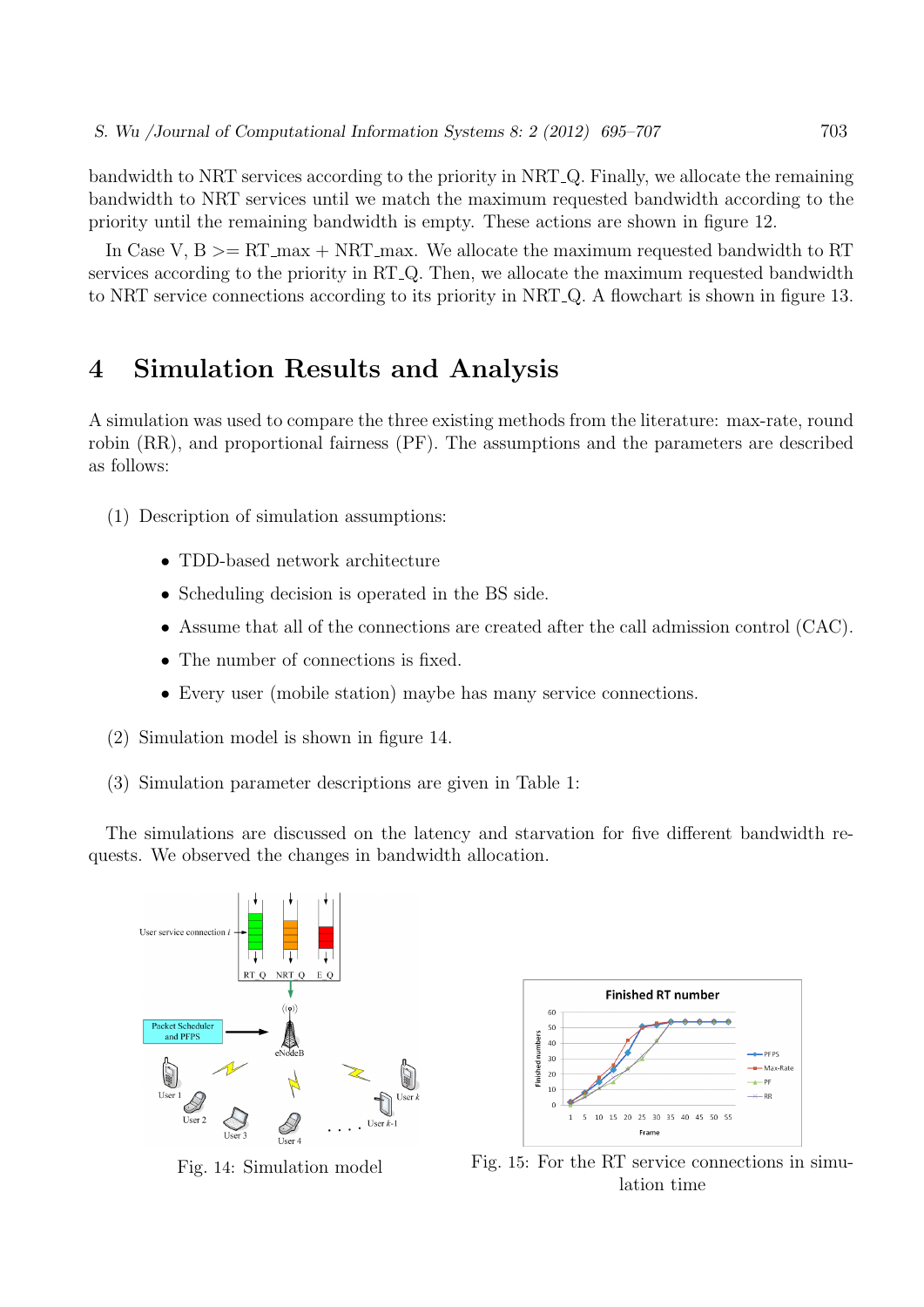| RT service connections                       | $0 \sim 100$ |
|----------------------------------------------|--------------|
| NRT service connections                      | $0 \sim 100$ |
| Total amount of bandwidth                    | 20Mbps       |
| Frame duration                               | 10ms         |
| Simulation time                              | 100 frames   |
| Starvation threshold                         | 5(50ms)      |
| Request of RT_min per frame $(b_{min-RT})$   | 1000 Byte    |
| Request of RT_max per frame $(b_{max-RT})$   | $1200$ Byte  |
| Request of NRT_min per frame $(b_{min-NRT})$ | 500 Byte     |
| Request of NRT max per frame $(b_{max-NRT})$ | 700 Byte     |

Table 1: Simulation parameters

### 4.1 System performance

Figure 15 shows the average system performance of the RT services. Max-rate obtains the highest system performance because it has the highest throughput. RR and PF cannot efficiently improve system performance because of their consideration of fairness first. The proposed PFPS can efficiently solve the problem of the latency and starvation of Max-rate and produce system performance that is better than the RR and PF.

### 4.2 Latency

#### 4.2.1  $B < RT_{min}$  (Case I)

Figure 16 indicates the latency of RT services in Case I. RR and PF suffers a higher amount of latency of RT services than Max-rate and PFPS. This effect is caused by implementing fairness for all of the services. Max-rate has a higher amount of latency of RT services than PFPS because Max-rate cares only about the throughput.

### 4.2.2 B  $>= RT_{min}$  (Case II), B  $>= RT_{min} + NRT_{min}$  (Case III), B  $>= RT_{max}$ + NRT min (Case IV)

Figure 17 represents the latency of RT services in Case II, Case III, and Case IV. The Max-rate and PFPS solve the latency problem of RT services in these three cases because they consider the RT services first. In contrast, the RR and PF still suffer the latency problem of RT services because they consider fairness.

#### 4.2.3 B  $>$  RT\_max + NRT\_max (Case V)

In figure 18, the latency of RT services in Case V is discussed. Because the available bandwidth is more than the requested bandwith, all of the scheduling algorithms can address the latency problem of the RT services.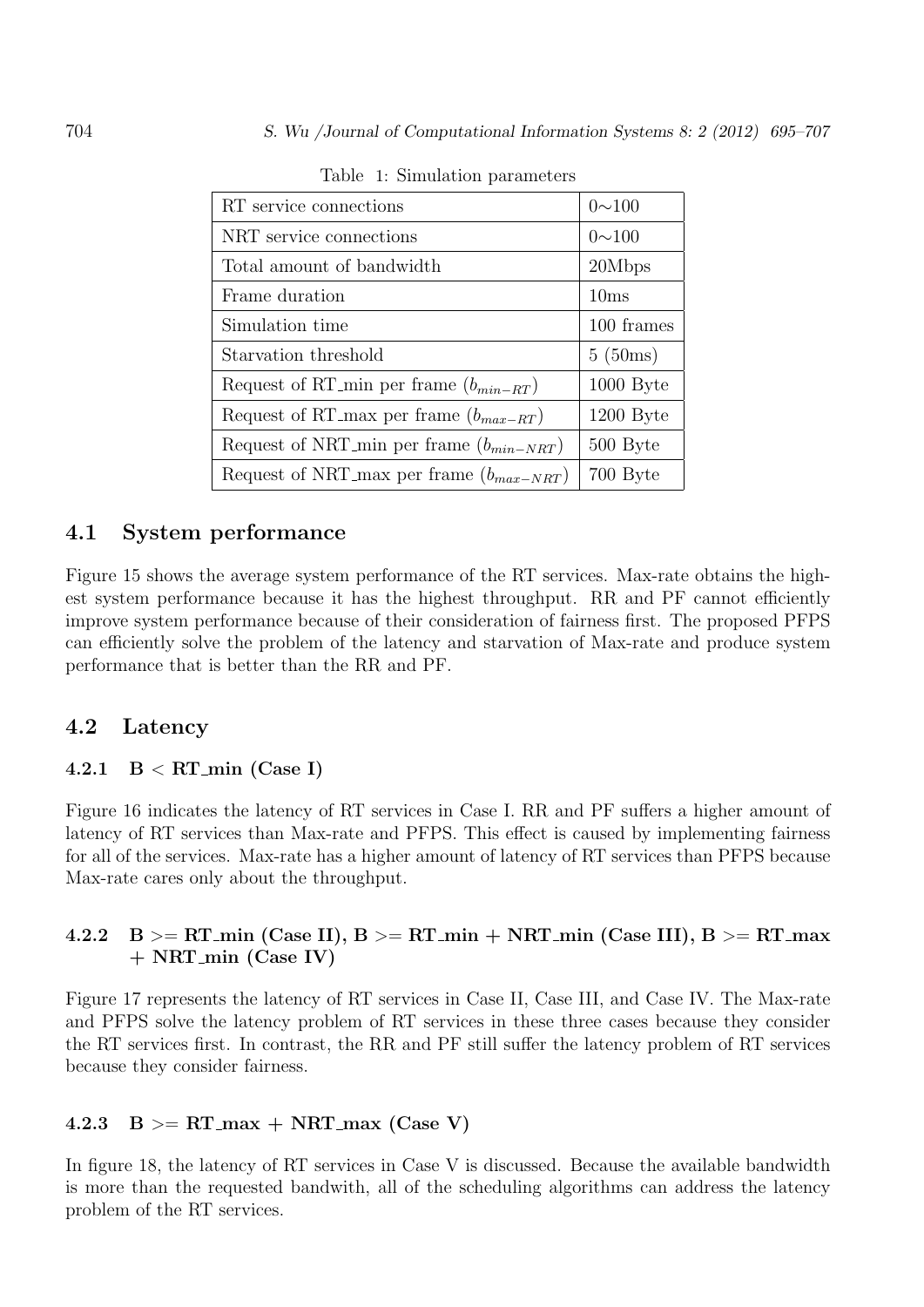





Fig. 20: Starvation numbers (Case II, III, IV) Fig. 21: Starvation numbers (Case V)



Fig. 16: Latency numbers (Case I) Fig. 17: Latency numbers (Case II, III, IV)



Fig. 18: Latency numbers (Case V) Fig. 19: Starvation numbers (Case I)



According to these three simulation results, we could conclude that the PFPS could efficiently solve the latency problem of RT services and improve the system performance at the same time.

### 4.3 Starvation

### 4.3.1  $B < RT_{min}$  (Case I)

Figure 19 indicates the starvation of NRT services in Case I. RR and PF have a lower number of starvation services than Max-rate and PFPS because they consider fairness first. For the Maxrate, it suffers a high starvation service number because it considers only the throughput. The proposed PFPS can address the starvation problem of the NRT service by using the starvation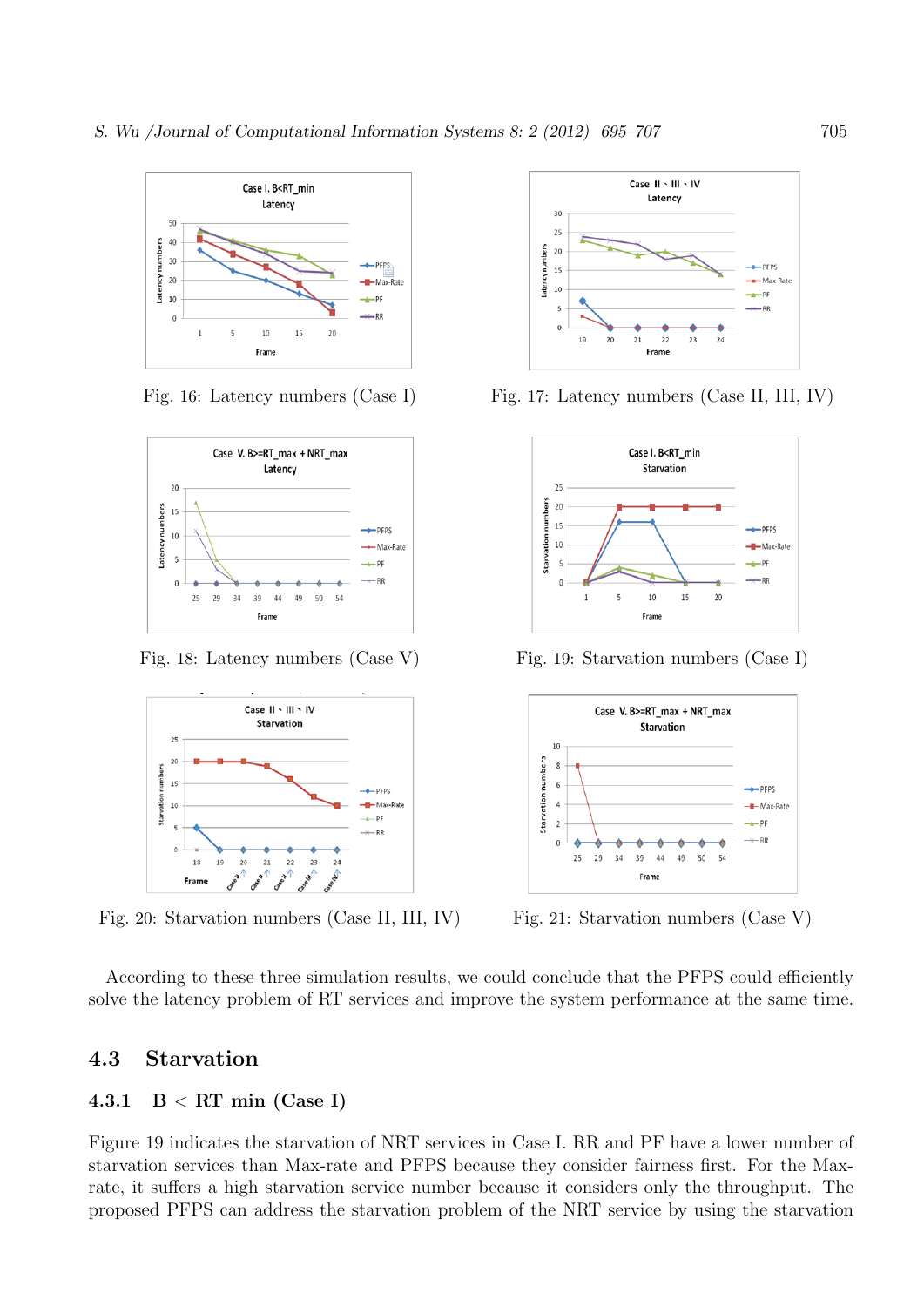service counter.

### 4.3.2 B >= RT\_min (Case II), B >= RT\_min + NRT\_min(Case III), B >= RT\_max + NRT min (Case IV)

Figure 20 represents the starvation of RT services in Case II, Case III, and Case IV. As we can see, RR and PF do not have the starvation problem issue here. The proposed PFPS can also solve the starvation problem in these three cases by using the starvation service counter. For the Max-rate, it will still suffer the starvation problem due to having concerns only about improving the throughput.

#### 4.3.3  $B \geq R T_{\text{max}} + N R T_{\text{max}}$  (Case V)

In figure 21, because the available bandwidth is more than the request, all of the scheduling algorithms can address the starvation problem of the RT services.

## 5 Conclusion

The efficient wireless resource management and the scheduling algorithm can improve the system performance and meet the QoS request of each user. The design of the scheduler in LTE has to consider the limitations of the wireless resources and the variations in the channel quality. The system performance may decrease due to latency or starvation of lower priority services. In this paper, we propose the PFPS algorithm to maintain the fairness of all of the services and avoid latency or starvation. As shown in the simulation results, PFPS has a higher throughput than RR and PF. Meanwhile, it has more fairness than Max-rate. In the future, we will consider designing the uplink scheduling algorithm in LTE. Moreover, the complete scheduler will be created based on the proposed uplink and downlink scheduling algorithms.

# References

- [1] ITU Telecommunications indicators update 2006, http://www.itu.int/ITU-D/ict/statistics/.
- [2] In-stat Report. Paxton. The broadband boom continues: Worldwide subscribers pass 200 million, No. IN0603199MBS, March 2006.
- [3] Hossam Fattah, and Cyril Leung, An overview of scheduling algorithms in wireless multimedia networks, IEEE Wireless Communications, vol. 9, no. 5, pp. 76 – 83, Oct. 2002.
- [4] Yaxin CAC and Victor O. K. Li, Scheduling Algorithms in Broad-Band Wireless Networks, IEEE *Proceedings of The IEEE*, vol. 89, no. 1, pp.  $76 - 87$ , Jan. 2001.
- [5] E-UTRAN Architecture description, 3GPP TS 36.401, 3GPP specifications [online].: http://www.3gpp.orgj.
- [6] A. M. Mourad, L. Brunel, A. Okazaki, and U. Salim, Channel Quality Indicator Estimation for OFDMA Systems in the Downlink, IEEE 65th Vehicular Technology Conference, pp. 1771 – 1775, April 2007.
- [7] E. Dahlman, S. Parkvall, J. Skold, and P. Beming, 3G Evolution: HSPA and LTE for Mobile Broadband, First ed.: Elsevier Ltd. p. 176, 2007.